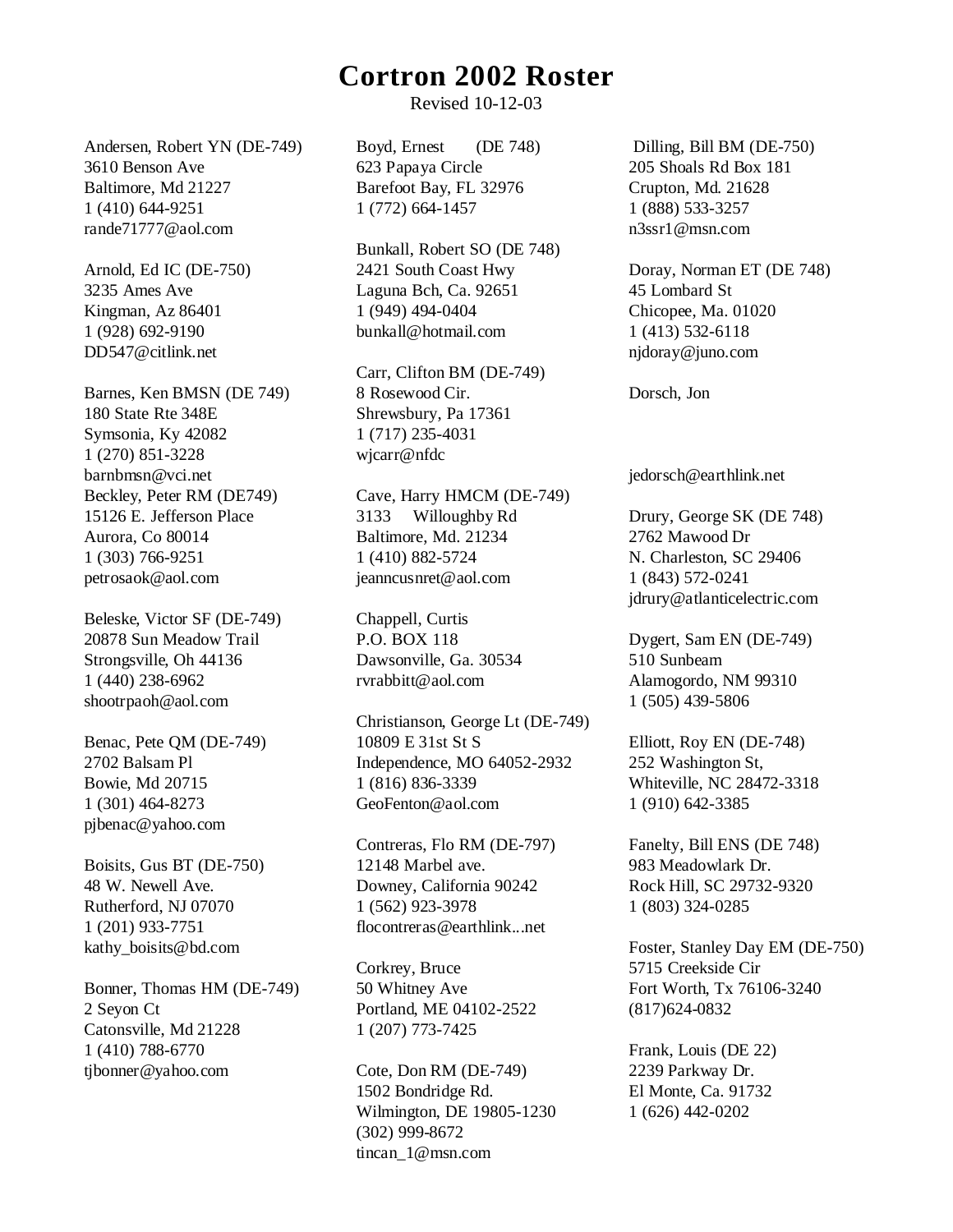Hare, Susan (DE-22) 15 Hoffman Ave. Auburn, NY 13021 1 (315) 255-3220 rogerghare@webtv.net

Hansen, Ted (DE-748) 1305 Trieste Dr San Diego, Ca. 92107 1 (619) 222-7488

9400 N. Frontage Rd. Bonita Mesa RV Resort, #227 Yuma, AZ 85365-7003 1 (928) 342-4644 tincanted@earthlink.net

Harju, Bill RM (DE 748) 4417 Via Precipicio San Diego, Ca 92122 1 (858) 558-0186

Holland, Denny LTJG (DE 748) 1237 Buckingham Pl Cookeville, Tn 38501 1 (931) 526-7349 caden@charter.net

Houdek, Mike 501 Church St Baltimore, Md 21225 1 (410) 789-0756

Jagdhuber, Regis EN (DE 750) 2007 Denbury Dr. Baltimore, Md. 21222 1 (410) 282-5834 rjadghuber@aol.com

Jeffcott, Jeff SK (DE 748) 804 Fairhaven Dr. N. Palm Beach, Fl. 33408-5206 1 (561) 848-6971 jeffapd32@msn.com

Jordan, David GM (DE-750) 271 Ranch Road Batesburg, SC 29006 1 (803) 657-5125 [djordan1930@aol.com](mailto:djordan1930@aol.com)

Jordan, Joe EN (DE-750) 1019 Skyview Ave. N. Augusta, SC 29841 1 (803) 279-8404 neptp2v@mindspring.com

Keenan, Bob BT (DE-749) 4749 Homesdale Ave Baltimore, Md. 21206 nutsyusn@aol.com

Lang, Elliott LTJG (DE 748) 8 Prince Dr. Hudson, NH 03051-4448 1 (603) 882-2463

Leeper, Ron RM (DE-750) P.O. BOX 160 Bernville, Pa 19506 1 (610) 488-0745 rleeper320@aol.com

Liikala, Gerald DC (DE-750) 26 Cabot Ct Media, PA 19063-5525 (484) 444-0652

Lynch, George HT (DE-749) 238 Meadow Rd Riviera Beach, Md 21122 1 (410) 437-5121

McKeon, John EM (DE 750) 6692 Larchmont Dr. Apt. 310C Mayfield Heights, Oh 44124 1 (440) 461-8917 jpmcrace@aol.com

Meloche, Dave EM (DE-750) 26510 N. Monroe Rd. Deer Park, Wa. 99006 1 (509) 276-9121 d.meloche@gte.net

Parker, Ken TE (DE-22) 1648 Lanier Ave., San Leandro, Ca. 94579 [kp1561@earthlink.net](mailto:kp1561@earthlink.net)

Pelt, Randy USMC Capt (DE-750) 310 Rucker Rd. Blacksburg, Va. 24060 W/540 231-6233 H/ 540 953-0540 pelt@vt.edu

Pope, Dave EN (DE-749) 5531 Gayland Rd Baltimore, Md 21227 1 (410) 242-0601 [vipope@bcpl.net](mailto:vipope@bcpl.net)

Read, Alvin ETM (DE 748) 2820 Meadow Glen Road Ames, IA 50014 1 (515) 292-8114 readaa@mchsi.com

Rodway, Frank Lt (DE-748) 7 Drew Road South Portland, Me 04106 1 (207) 799-9277 frank168@maine.rr.com

Rodway, Ralph QM (DE-748) 5 Oregon Ave. Apt 211 Old Orchard Beach, Me. 04065 1 (207) 423-4405 rrodway1@maine.rr.com

Rushia, Leo SN (DE-750) 1401 N.H. Rte 120 Cornish, N. H. 03745 1 (603) 542-7255 victoria.h.r.curtis@valley..net

Sanphilipo, Sandy BM (DE-749) 4710 Frederick Ave. Baltimore, Md 21229-4001 1 (410) 644-0739 vesuvius8@netzero.net

Simmons, Sandra BM (DE-22) 4916 "A" Coralidge Ct. Raleigh, NC 27616 [sandee47@att.net](mailto:sandee47@att.net)